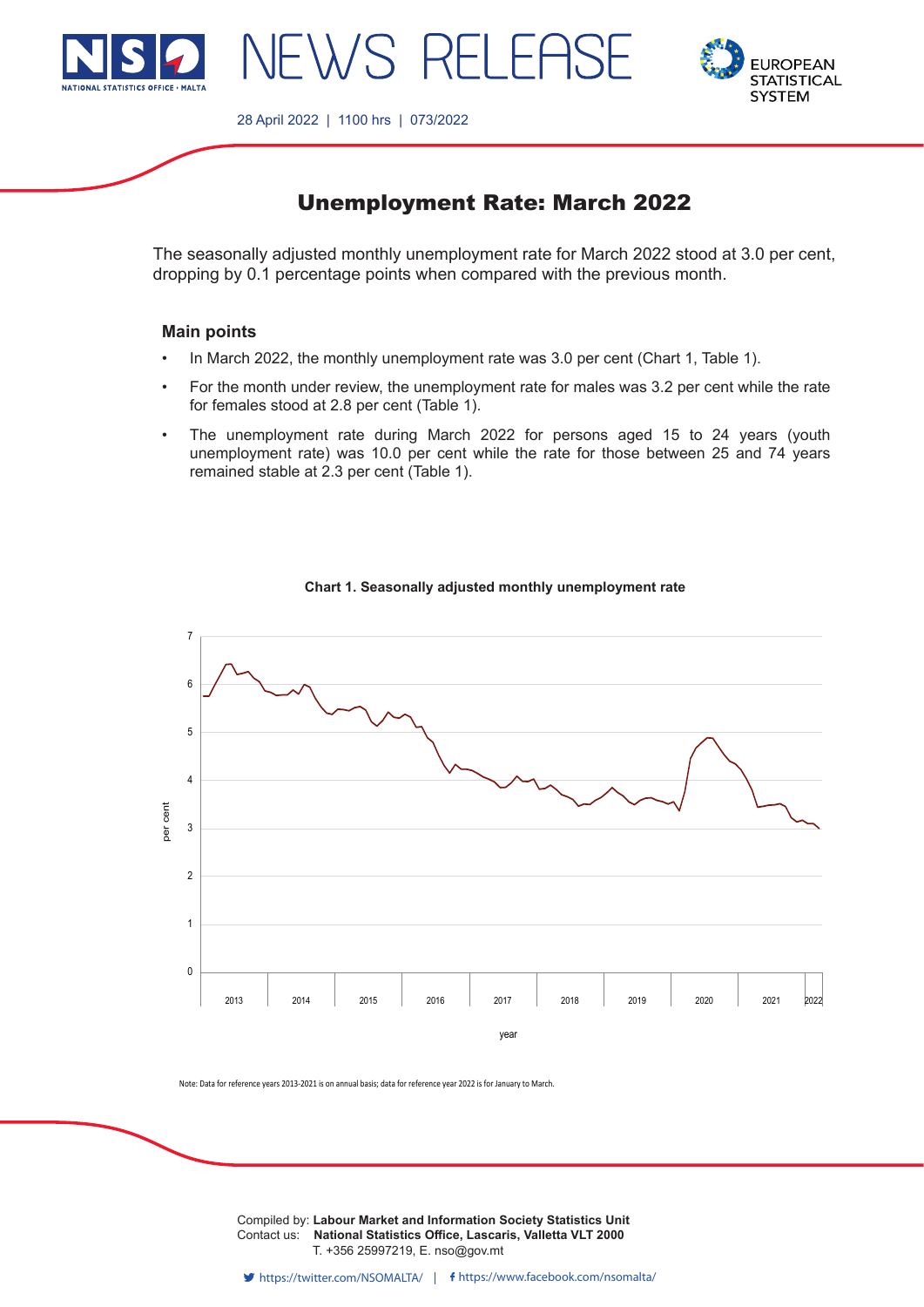#### **Components leading to the seasonally adjusted monthly unemployment rate**

The unemployment rate for March 2022 stood at 3.0 per cent, declining by 0.1 percentage points when compared with the previous month and by 0.8 percentage points from March 2021 (Table 1).

During March 2022, the number of unemployed persons was 8,660, with the unemployed males and the 25 to 74 age group being the major contributors to the overall level of unemployment. The seasonally adjusted number of unemployed youths amounted to 2,743, whereas those aged between 25 and 74 years stood at 5,918 (Table 2).

For March 2022, the unemployment rate for males was 3.2 per cent, unchanged when compared with the previous month. The rate for females stood at 2.8 per cent, dropping by 0.2 percentage points when compared to February 2022 (Table 1).

The unemployment rate for persons aged 15 to 24 years (youth unemployment rate) was 10.0 per cent, while the rate for those aged between 25 and 74 years remained stable at 2.3 per cent (Table 1, Chart 2).

|              | Age group |       | <b>Sex</b>   |                | <b>Total</b> |  |  |
|--------------|-----------|-------|--------------|----------------|--------------|--|--|
| <b>Month</b> | $15 - 24$ | 25-74 | <b>Males</b> | <b>Females</b> |              |  |  |
|              |           |       | $\%$         |                |              |  |  |
|              | 2021      |       |              |                |              |  |  |
| March        | 9.9       | 3.1   | 3.9          | 3.7            | 3.8          |  |  |
| April        | 9.8       | 2.8   | 3.7          | 3.0            | 3.4          |  |  |
| May          | 9.5       | 2.8   | 3.9          | 2.8            | 3.5          |  |  |
| June         | 9.4       | 2.9   | 3.9          | 2.9            | 3.5          |  |  |
| July         | 7.6       | 3.1   | $3.8\,$      | 3.0            | 3.5          |  |  |
| August       | 7.6       | 3.1   | $3.8\,$      | 3.1            | 3.5          |  |  |
| September    | 8.6       | 2.9   | 3.7          | 3.1            | 3.5          |  |  |
| October      | 9.7       | 2.6   | 3.4          | 2.9            | 3.2          |  |  |
| November     | 10.9      | 2.3   | 3.3          | 3.0            | 3.1          |  |  |
| December     | 11.7      | 2.3   | 3.2          | 3.1            | 3.2          |  |  |
|              | 2022      |       |              |                |              |  |  |
| January      | 10.8      | 2.3   | 3.1          | 3.0            | 3.1          |  |  |
| February     | 10.5      | 2.3   | 3.2          | 3.0            | 3.1          |  |  |
| March        | 10.0      | 2.3   | 3.2          | 2.8            | 3.0          |  |  |

## **Table 1. Seasonally adjusted unemployment rate by age group, sex and month**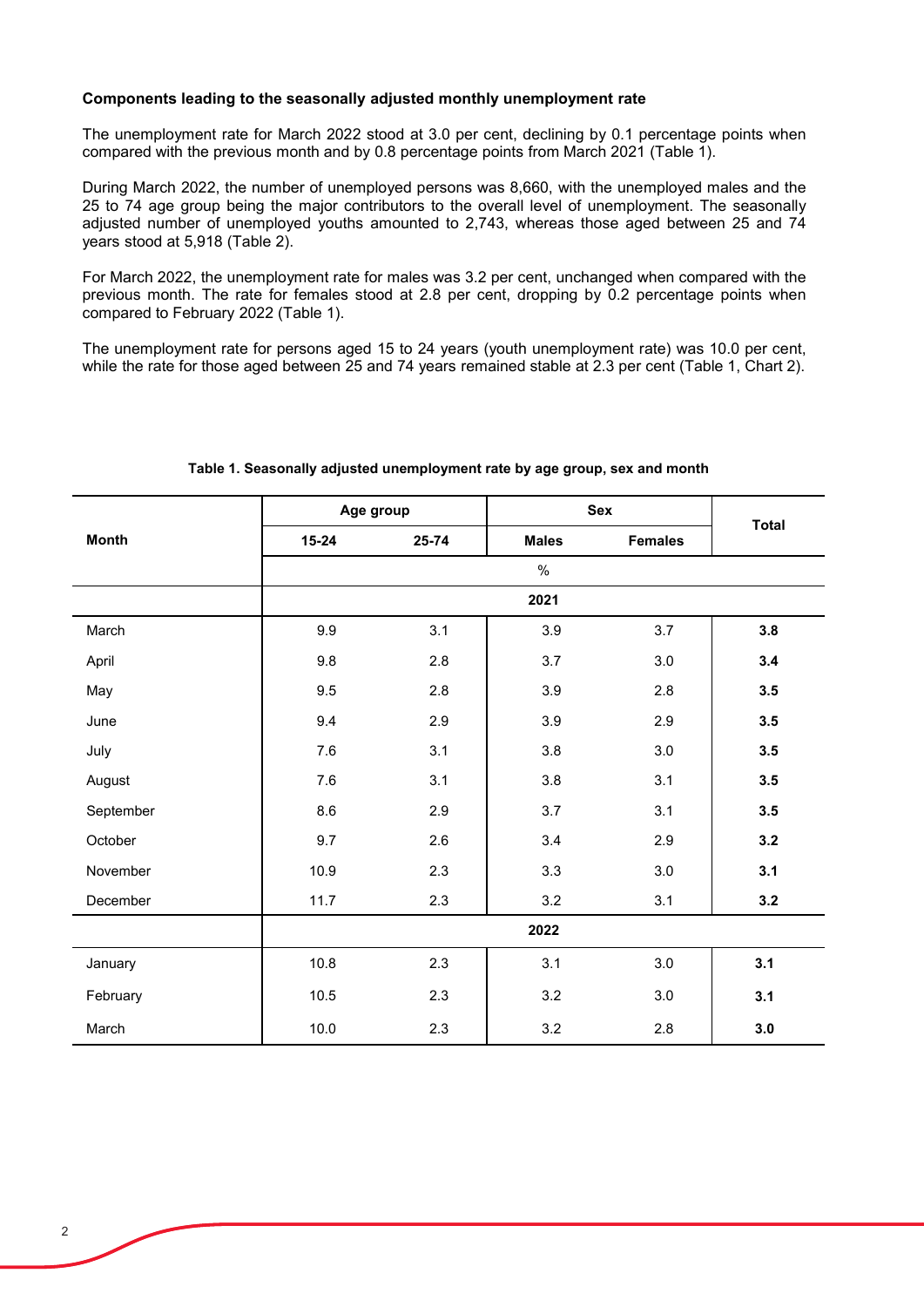

 $\blacksquare$  15 to 24 years  $\blacksquare$  25 to 74 years

| <b>Month</b> | Age group |       | Sex          |                |              |  |  |
|--------------|-----------|-------|--------------|----------------|--------------|--|--|
|              | $15 - 24$ | 25-74 | <b>Males</b> | <b>Females</b> | <b>Total</b> |  |  |
|              |           |       | 2021         |                |              |  |  |
| March        | 2,642     | 7,790 | 6,324        | 4,108          | 10,431       |  |  |
| April        | 2,577     | 6,891 | 6,096        | 3,373          | 9,468        |  |  |
| May          | 2,514     | 7,042 | 6,364        | 3,192          | 9,556        |  |  |
| June         | 2,499     | 7,143 | 6,423        | 3,219          | 9,642        |  |  |
| July         | 2,022     | 7,612 | 6,328        | 3,306          | 9,634        |  |  |
| August       | 2,025     | 7,715 | 6,293        | 3,446          | 9,739        |  |  |
| September    | 2,308     | 7,333 | 6,051        | 3,590          | 9,641        |  |  |
| October      | 2,550     | 6,513 | 5,626        | 3,437          | 9,064        |  |  |
| November     | 2,865     | 5,978 | 5,332        | 3,512          | 8,844        |  |  |
| December     | 3,149     | 5,849 | 5,265        | 3,733          | 8,998        |  |  |
|              | 2022      |       |              |                |              |  |  |
| January      | 2,908     | 5,853 | 5,164        | 3,597          | 8,761        |  |  |
| February     | 2,851     | 5,977 | 5,287        | 3,541          | 8,828        |  |  |
| March        | 2,743     | 5,918 | 5,418        | 3,242          | 8,660        |  |  |

**Table 2. Seasonally adjusted monthly unemployment levels by age group, sex and month**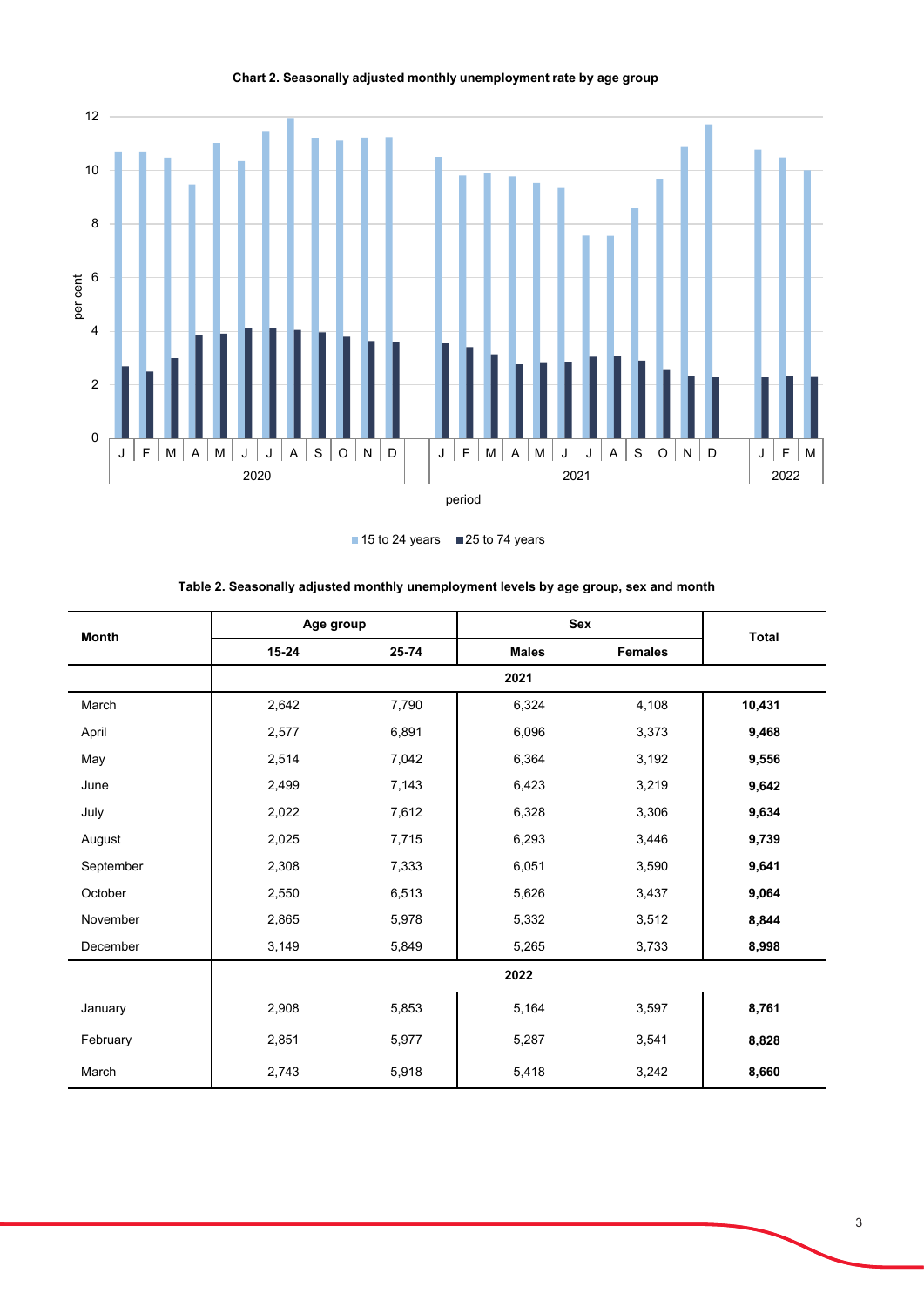#### **Methodological Notes**

- 1. The purpose of this release is to provide a detailed series of monthly unemployment estimates using harmonised definitions applied in the Labour Force Survey (LFS). The release contains both monthly unemployment rates and monthly unemployment levels.
- 2. The monthly unemployment rates are based on the definition recommended by the International Labour Organisation (ILO). The measurement is based on a harmonised source, the LFS, which is designed to satisfy the concepts and definitions as outlined by Eurostat, the EU's Statistical Agency.
- 3. At a national level the NSO publishes labour market data generated from two different sources, namely the Labour Force Survey and administrative data from Jobsplus. Both sets of data are considered as official statistics; however one has to bear in mind that there may be differences between the sources owing to different definitions. While the count of employed and unemployed is based on persons registering for work, the LFS definition is based on the ILO criteria as explained in the methodological notes.

The LFS is a household survey which provides an insight into the labour market dynamics among private households. The survey is designed to satisfy the concepts and definitions as outlined by Eurostat and allows the comparability of results with other EU Member States and countries following ILO definitions of employment and unemployment.

When comparing unemployment levels between the two sources of data, one notes a variable gap between the two levels. This is mainly the result of different definitions. Unemployment in LFS includes all persons who do not have a job, are looking for a job and are ready to start working within two weeks of the reference period. This makes the LFS definition wider in scope when compared to that of Jobsplus.

Over the past years, there has been an increase in the number of unemployed who do not register with Jobsplus but who result to be unemployed when using the LFS criteria. In this regard, LFS unemployment levels encompass individuals who may not necessarily resort to Jobsplus to find a job.

Due to these reasons, one can observe that Jobsplus unemployment levels are highly determined by eligibility criteria and national policies addressing work. LFS levels are on the other hand, determined by the dynamics of the labour market. Consequently, there may be instances when trends may not be completely aligned.

The monthly unemployment rates are computed on the basis of a benchmarking model which combines monthly Jobsplus administrative data on employment and unemployment with quarterly LFS data. This computation produces the non-seasonally adjusted (NSA) estimates, which are then seasonally adjusted (SA). The results in this release are all seasonally adjusted, however, non-seasonally adjusted data are included in the Excel version of this release. The monthly figures produced differ from the quarterly LFS published data due to differences in the method of calculation.

- 4. Definitions:
	- **Employed persons:** all persons aged 15 to 74 years who, during the reference week, were in one of the following categories:
		- **worked for at least 1 hour for pay or profit**, including contributing family workers and paid casual work.
		- **persons with a job or business who were temporarily not at work** during the reference week but had an attachment to their job, including:

(a) persons not at work due to holidays, working time arrangements, sick leave, maternity or paternity leave; (b) persons in job-related training or formal education;

(c) persons on parental leave, either receiving and/or being entitled to job-related income or benefits, or whose parental leave is expected to be 3 months or less;

(d) seasonal workers during the off-season, where they continue to regularly perform tasks and duties for the job or business, excluding fulfilment of legal or administrative obligations;

(e) persons temporarily not at work for other reasons where the expected duration of the absence is 3 months or less.

- **Labour force:** The sum of persons aged 15 to 74 years who are either employed or unemployed.
- **Unemployed persons:** The sum of persons aged 15 to 74 years who, during the LFS reference week, satisfied the following criteria:
	- **˗ without work**
	- $\overline{\phantom{a}}$ **actively seeking work during the previous 4 weeks:** i.e. had either carried out activities in the four-week period ending with the reference week to seek paid employment or self-employment or found a job to start within a period of at most 3 months from the end of the reference week**.** Examples of active job search include contacting Jobsplus, studying job advertisement or placing or updating CVs online.
	- $\overline{\phantom{a}}$ **currently available for work:** i.e. available for paid employment or self-employment before the end of the 2 weeks following the reference week.
- **Unemployment rate:** Unemployed persons (15 to 74 years) as a percentage of the labour force (15 to 74 years).